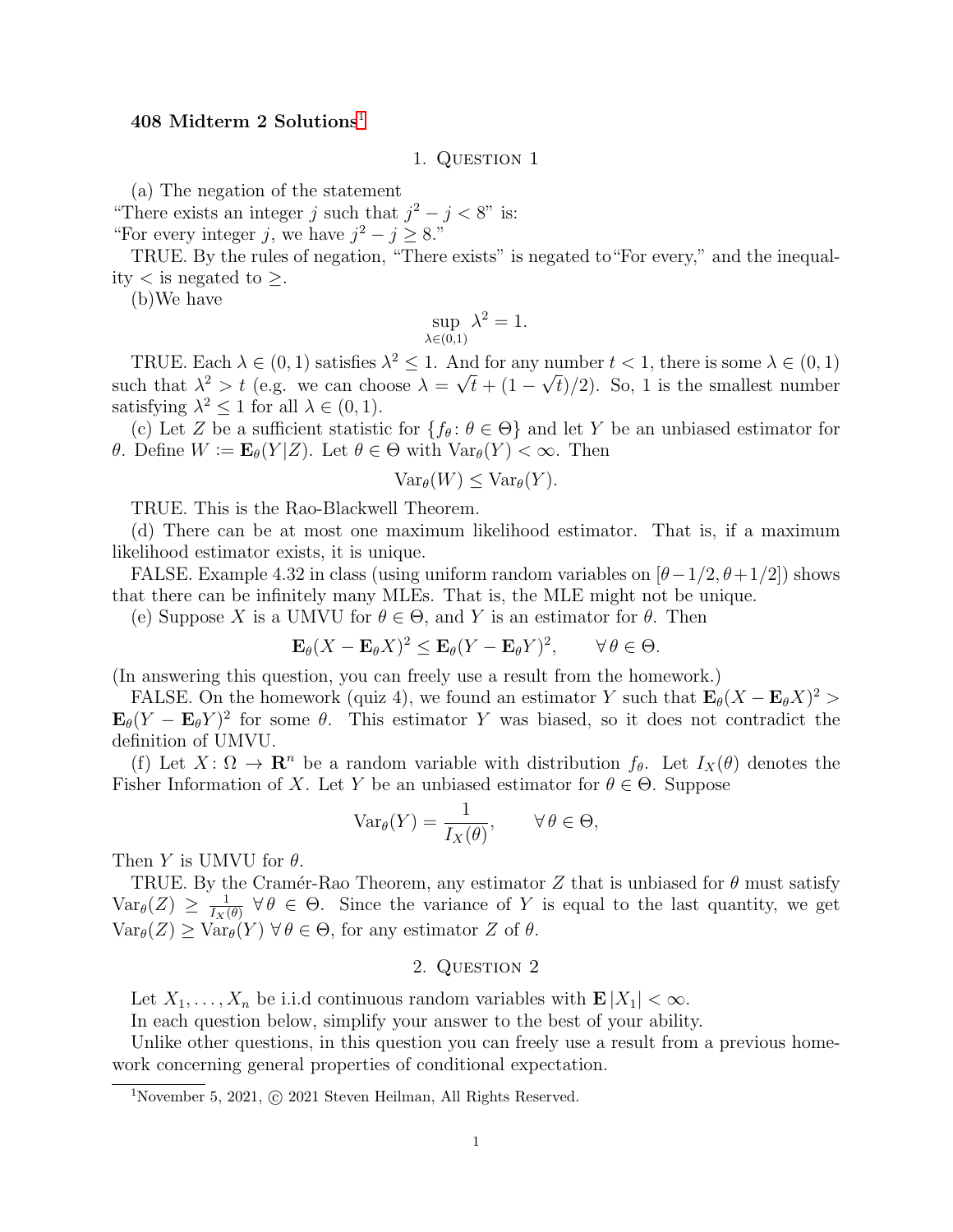- Compute  $\mathbf{E}(X_1 | X_1)$ .
- Compute  $\mathbf{E}(X_1 | X_2)$ .
- Compute  $\mathbf{E}(X_1 | X_1 + \cdots + X_n)$ .

*Solution*. From Exercise 2(iv) on HW3,  $\mathbf{E}(X_1|X_1) = X_1$ .

From Exercise 2(v) on HW3,  $\mathbf{E}(X_1|X_2) = \mathbf{E}X_1$ , since  $X_1, X_2$  are independent. (Since  $X_2$ is independent of  $X_1$ ,  $E(X_1|X_2 = x_2) = EX_1$ , so  $E(X_1|X_2) = EX_1$ .

Since the random variables are i.i.d., for any  $1 \leq k < \ell \leq n$ , the joint distribution of  $(X_k, \sum_{i=1}^n X_i)$  is equal to the joint distribution of  $(X_\ell, \sum_{i=1}^n X_i)$ . So, by the definition of conditional expectation,

$$
\mathbf{E}(X_k|\sum_{i=1}^n X_i) = \mathbf{E}(X_\ell|\sum_{i=1}^n X_i).
$$

Therefore, by Exercise 2(iv) on HW3,

$$
W := \mathbf{E}(X_1 | \sum_{i=1}^n X_i) = \frac{1}{n} \sum_{j=1}^n \mathbf{E}(X_j | \sum_{i=1}^n X_i) = \frac{1}{n} \mathbf{E}(\sum_{j=1}^n X_j | \sum_{i=1}^n X_i) = \frac{1}{n} \sum_{i=1}^n X_i.
$$

#### 3. QUESTION 3

Let  $\theta \in \mathbf{R}$  be an unknown parameter. Consider the density

$$
f_{\theta}(x) := \begin{cases} e^{-(x-\theta)}, & \text{if } x \ge \theta \\ 0, & \text{if } x < \theta. \end{cases}
$$

Suppose  $X_1, \ldots, X_n$  is a random sample of size n, such that  $X_i$  has density  $f_\theta$  for all  $1 \leq i \leq n$ . Show that  $X_{(1)} = \min_{1 \leq i \leq n} X_i$  is a sufficient statistic for  $\theta$ .

Let  $x = (x_1, \ldots, x_n) \in \mathbb{R}^n$ . If it occurs that  $\min_{1 \leq i \leq n} x_i < \theta$ , then some  $1 \leq i \leq n$ satisfies  $x_i < \theta$ , so  $f_{\theta}(x_i) = 0$  and the joint PDF  $\prod_{i=1}^{n} f_{\theta}(x_i)$  is also zero. On the other hand, if it occurs that  $\min_{1 \leq i \leq n} x_i \geq \theta$ , then all  $1 \leq i \leq n$  satisfy  $x_i \geq \theta$ , and the joint PDF  $\prod_{i=1}^{n} f_{\theta}(x_i) = \prod_{i=1}^{n} e^{-(x_i-\theta)}$ . That is, we can write

$$
\prod_{i=1}^{n} f_{\theta}(x_i) = 1_{\{\min_{1 \le i \le n} x_i \ge \theta\}} \cdot \prod_{i=1}^{n} e^{-(x_i - \theta)} = e^{n\theta} 1_{\{\min_{1 \le i \le n} x_i \ge \theta\}} \cdot \prod_{i=1}^{n} e^{-(x_i)}.
$$

The factorization theorem then implies that  $t(x) := \min_{1 \leq i \leq n} x_i$  gives our sufficient statistic  $Y = t(X_1, \ldots, X_n)$ , since if we define  $g_{\theta}(z) := e^{n\theta} 1_{\{z \ge \theta\}}$  and  $h(x) := \prod_{i=1}^n e^{-(x_i)}$ , then we have written the joint PDF as

$$
\prod_{i=1}^{n} f_{\theta}(x_i) = g_{\theta}(t(x))h(x), \qquad \forall x \in \mathbf{R}^n, \quad \forall \theta \in \mathbf{R}.
$$

### 4. QUESTION 4

Suppose  $X_1, \ldots, X_n$  are i.i.d. random variables, and  $X_1$  has distribution

$$
f_{\theta}(x) = \theta x^{\theta - 1}, \qquad \forall \, 0 < x < 1,
$$

where  $\theta > 0$  is unknown.

Find an MLE  $Y_n$  of  $\theta$ . As usual, you should justify your answer.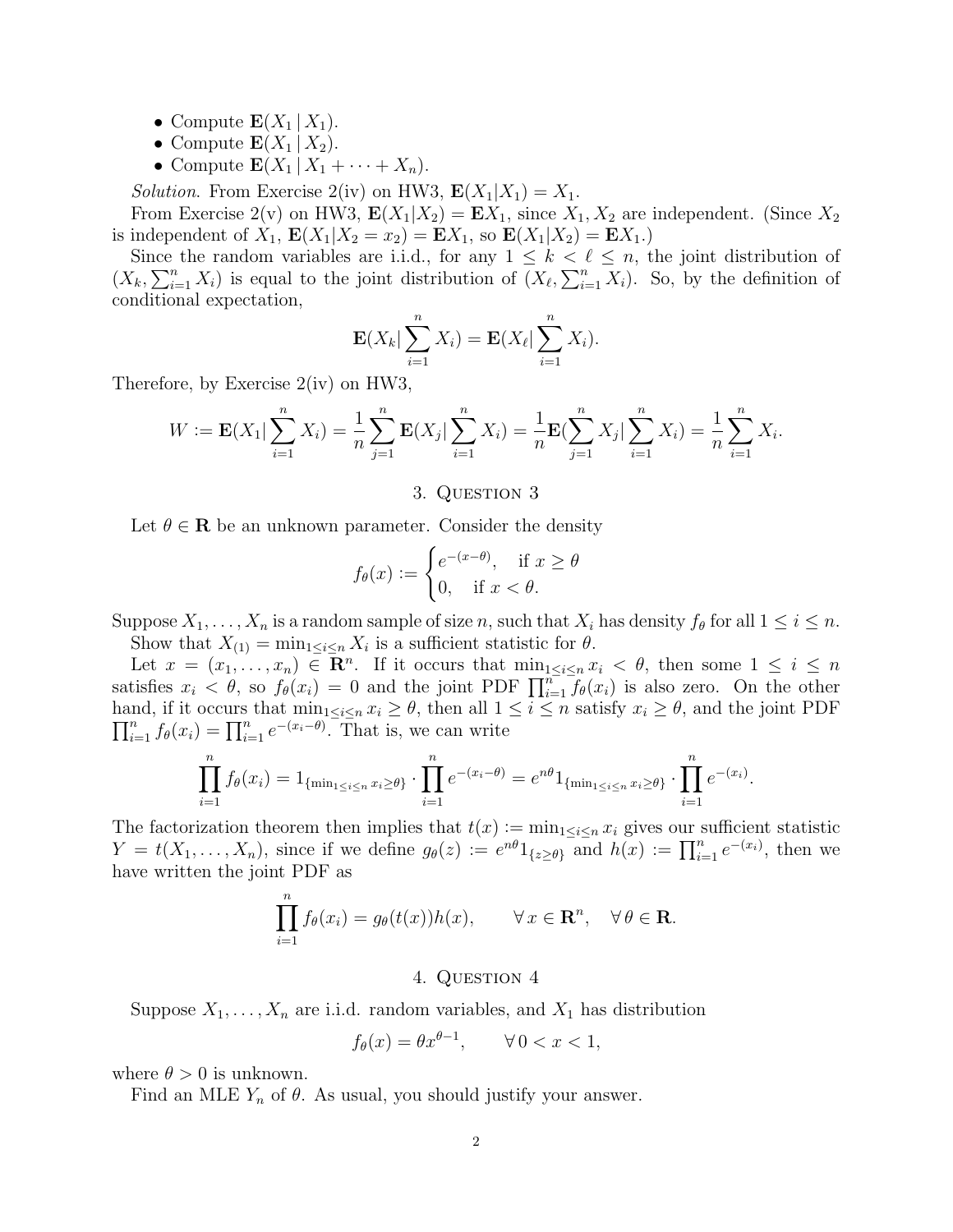*Solution*. The joint distribution of  $X_1, \ldots, X_n$  is

$$
\ell(\theta) = \prod_{i=1}^{n} f_{\theta}(x_i) = \prod_{i=1}^{n} \theta x_i^{\theta - 1} = \theta^n \prod_{i=1}^{n} x_i^{\theta - 1}.
$$

Taking the log and then taking a derivative of that,

$$
\frac{d}{d\theta}\log \ell(\theta) = \frac{d}{d\theta}[n\log \theta + (\theta - 1)\sum_{i=1}^{n}\log x_i] = \frac{n}{\theta} + \sum_{i=1}^{n}\log x_i.
$$

Setting this quantity to zero, we find a single critical point

$$
\theta = -\frac{1}{n} \sum_{i=1}^{n} \log x_i.
$$

When  $\theta$  is less than this value,  $\frac{d}{d\theta} \log \ell(\theta) > 0$  and when  $\theta$  is greater than this value,  $\frac{d}{d\theta}$  log  $\ell(\theta) < 0$ . That is, log  $\ell(\theta)$  increases, then decreases. So, log  $\ell(\theta)$  has a unique maximum at the value  $\theta = \frac{1}{n}$  $\frac{1}{n} \sum_{i=1}^{n} \log x_i.$ 

### 5. Question 5

Let X be a geometric distributed random variable with unknown parameter  $p$  where  $p \in \{1/3, 2/3\}$ . (So,  $P(X = k) = (1 - p)^{k-1}p$  for all integers  $k \ge 1$ .) Suppose we want to test the hypothesis  $H_0$  that  $p = 1/3$  versus the alternative  $H_1$  that  $p = 2/3$ .

- Explicitly describe the rejection region  $C$  of the UMP (uniformly most powerful) test among all hypothesis tests with significance level less than or equal to 5/9.
- Suppose we observe that  $X = 1$ . Report a *p*-value for this observation, for the UMP test you found.

Solution. We have

$$
\frac{f_{2/3}(k)}{f_{1/3}(k)} = \frac{(1-2/3)^{k-1}(2/3)}{(1-1/3)^{k-1}(1/3)} = \frac{(1/3)^{k-1}(2/3)}{(2/3)^{k-1}(1/3)} = \frac{(1/3)^{k-2}}{(2/3)^{k-2}} = (1/2)^{k-2}.
$$

Evidently this quantity decreases as  $k$  increases. Plugging in a few values, we get

$$
\frac{f_{2/3}(1)}{f_{1/3}(1)} = (1/2)^{-1} = 2, \qquad \frac{f_{2/3}(2)}{f_{1/3}(2)} = (1/2)^{0} = 1, \qquad \frac{f_{2/3}(3)}{f_{1/3}(3)} = (1/2)^{1} = 1/2.
$$

So, e.g. the likelihood ratio test with rejection region

$$
C = \{k \ge 1 : \frac{f_{2/3}(k)}{f_{1/3}(k)} \ge 1\}
$$

has significance level

 $\alpha = \mathbf{P}_{1/3}(X \in C) = \mathbf{P}_{1/3}(X = 1 \text{ or } X = 2) = 1/3 + (1 - 1/3)(1/3) = (1/3)(1 + 2/3) = 5/9.$ 

The Neyman-Pearson Lemma states that the test with rejection region C is UMP among all tests with significance level at most  $5/9$ . A p-value for this test is

$$
p(k) = \mathbf{P}_{1/3}\Big(\frac{f_{2/3}(X)}{f_{1/3}(X)} \ge \frac{f_{2/3}(k)}{f_{1/3}(k)}\Big).
$$